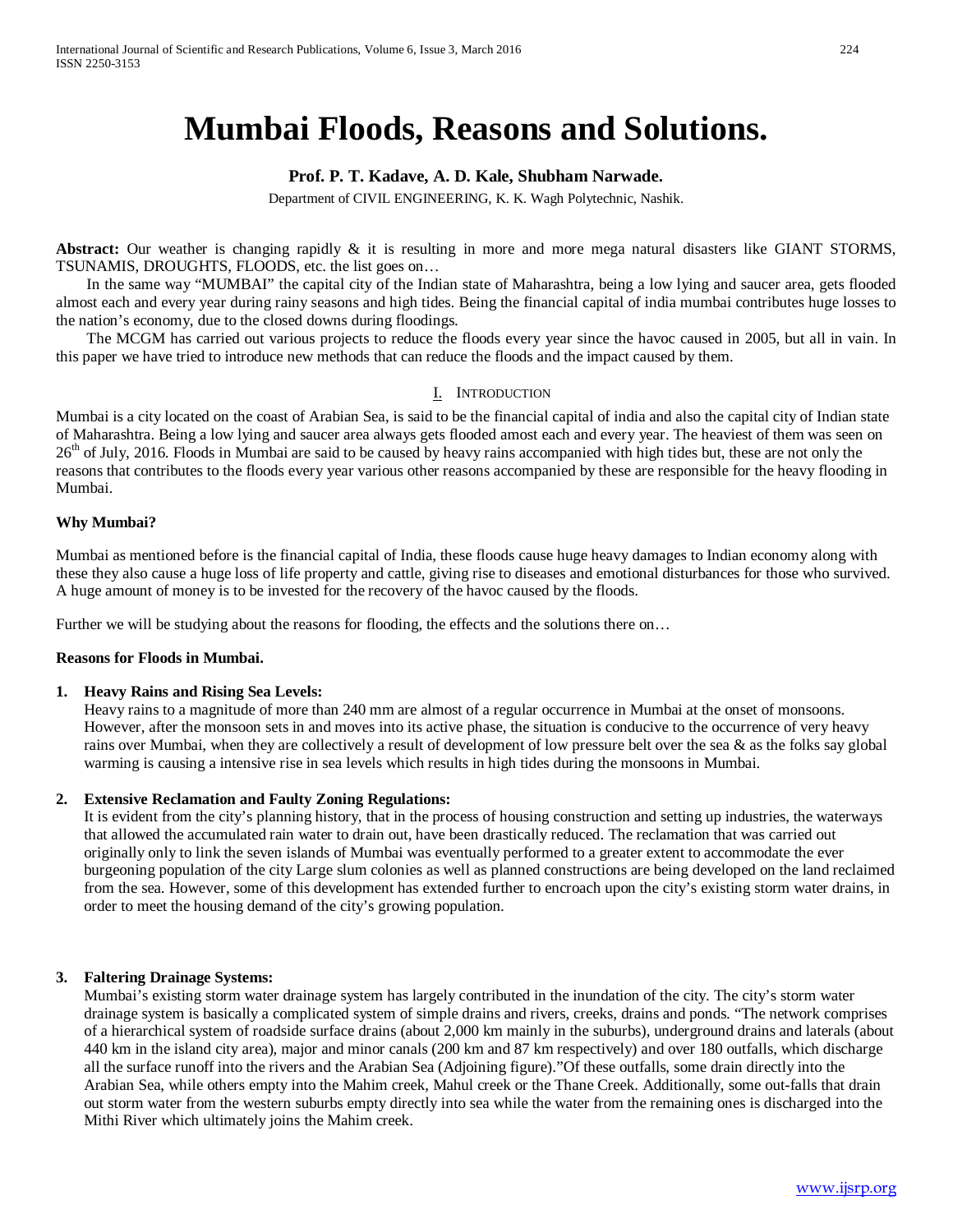# **4. Mumbai's Natural Drain: Mithi River:**

The Mithi river constitutes a major component of the city's SWD system. The location of the river is important from the point of view of the city as it serves as a dividing line between the city and its suburbs. Thus, its flooding has direct or indirect repercussions on the disruption of the traffic on the five transport corridors viz. Central Railways, Western Railways, Western Express Highway, Eastern Express Highway & the Harbor Railway Line. The storm water drainage of the river is encroached upon by a large number of hutments, storages, processing industries, workshops and scrap yards situated along its banks. These settlements make it difficult even to define the path of the river. Direct discharges of the untreated sewage, wastewater, trash from the unauthorized settlements and industrial effluents flow into the river's course and choke it up, thus raising the level of water during heavy rains.

# **5. Incapable Storm Water Drains :**

The storm water drainage system of Mumbai was built largely in the days of the British Rule in 1860, when the population of Mumbai was merely one-tenth of what it is at present. After the initial development, improving the drainage has never been a priority for the government. The system comprises of about 400 km of underground drains and laterals, built on the basis of the population and weather conditions of the times it was constructed in. This antiquated storm water drainage system is capable of handling rain intensity of 25 mm per hour at low tide. If the rain intensity exceeds 25 mm per hour and a high tide occurs, there is always a possibility of inundation. The city's existing drainage system is designed to tackle a rainfall of normal intensity, with the assumption that there are no significant solids deposits in the drains. This is because the slope of the drains is supposedly designed to generate a self-cleaning velocity in the flow and is thus built to keep flooding relatively rare. But the fact is other wise. Most of the drains throughout the city have been found to be occupied by a substantial amount of garbage and other solid deposits.

The resulting decrease in the capacity of the city's storm water drainage system has been proved by the disastrous effects of the inundation that hit the city of Mumbai on 26th July 2005. The city was caught unawares and un-prepared to deal with the crisis that followed the floods. It was not in the capacity of the city's drains to let out the excess water.

# **6. Reduction in the catchment area of Mithi river:**

The Mithi rivers catchment area being reduced due to extensive reclamation of land contributes a lot towards the flooding along its path. The flooding of Mithi River has direct or indirect repercussions on the disruption of the traffic on the five transport corridors viz. Central Railways, Western Railways, Western Express Highway, Eastern Express Highway & the Harbor Railway Line.

# **7. Bandra - Worli sea link:**

The construction of Bandra Worli sea link has greatly affected the flooding in Mumbai. It has constricted the mouth of Mithi River at the Mahim bay. So, when the water from the river is discharged into the bay, during the high tides, due to its mouth being constructed the water surges back and overflows from the bank resulting in devastating floods.

# **8. Path of the Mithi River being changed due to CSIA's runway:**

The runway for CSIA (Chatrapati Shivaji International Airport) has been elongated over the path of Mithi River which changes its path. So what happens is, when during high rainfall the water runs down with great pressure the water, instead of changing its path it climbs above the land surface and penetrates in the city causing floods.

# **EFFECTS OF FLOODS IN MUMBAI**

- 1. A large no of people are stranded on the streets during the rains, thousands lose their houses and properties.
- 2. Large no of businesses are disturbed, banks are closed down.
- 3. Stock markets being closed down for almost two days affect the economy of the nation
- 4. Mumbai being the financial capital of India contributes huge losses to the country's financial development, during the period of flooding.
- 5. Outbreak of epidemics like Leptospirosis ( a disease caused when organs like skin, eyes, mouth or nose comes in contact with the flood water that has been affected by animal urines).
- 6. The submergence of the land, results in a destruction of buildings and roads which, in turns, is strictly connected with the rebuilding cost.
- 7. As quite frequently the damaged buildings are sites for business running, the revenue loss in production and industry may contribute, to severe economic detoriation.
- 8. Repetitive floods may discourage foreign investments from the private sector and therefore weaken the economy.
- 9. Furthermore, water that covers agricultural lands leads to the damage of crops or even loss of livestock, and the resulting food shortage is responsible for increased food prices.
- 10. Moreover, inundated areas are inaccessible, unattractive and lack both the utilities and services, and therefore a temporary decline in tourism might occur.
- 11. A direct contact with contaminated water may trigger water-borne diseases that can make people fall ill.
- 12. The cost required for reconstruction of the damaged structures is huge.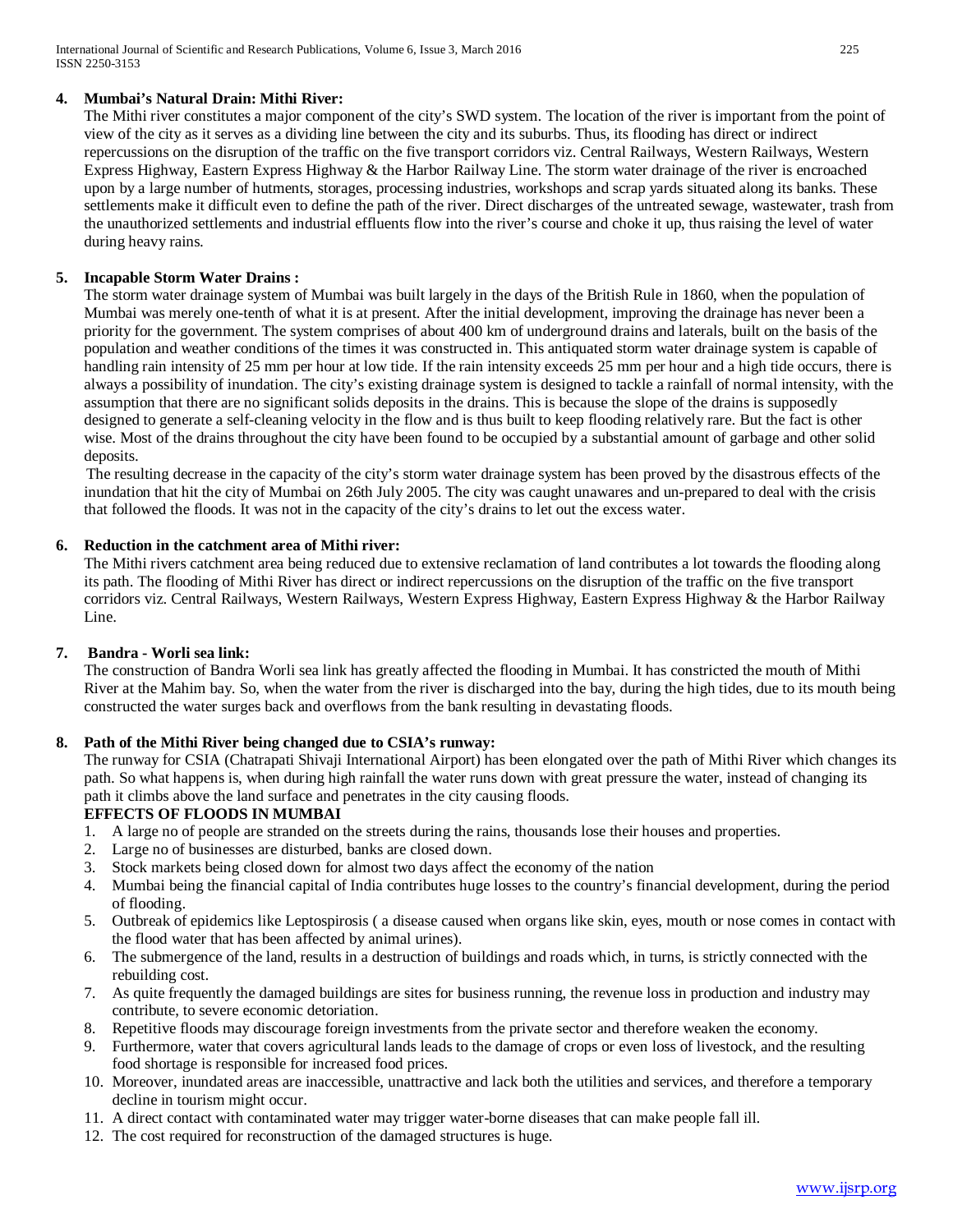International Journal of Scientific and Research Publications, Volume 6, Issue 3, March 2016 226 ISSN 2250-3153

13. Recovery costs for the affected victims rounds up to nearly ten millions.

## **METHODS IMPLEMENTED BY THE MCGM:**

1. The BRIMSTOWAD project which was started after the 26th July, 2005 disaster which included the following:

I. Increasing the capacity of the 'Storm Water Drains':

 The previous storm water drains, built during the period when British ruled India were of the capacity of 25mm per hour with a run off coefficient of 0.5. The BRIMSTOWAD project consisted of widening the storm water drains to a capacity of 50mm per hour with a run off coefficient of 1. Drawbacks:

- 1. Increasing the size of storm water drains was not possible now as the foundations of the high rise buildings ran straight into the grounds.
- 2. Even after the increasing of the capacity of the SWDs their outfall was still in the sea so, during high tides the water as usual surged back into the drains instead of coming out and remained stagnant in the city creating a flooding situation.
- II. Setting up of Storm Water Pumping Stations at the SWD outfalls:

 As the problem of high tides arose the BRIMSTOWAD committee designed a plan fir setting up pumping stations which discharged water by gravity flow during low tides & pumped the flood water with a capacity of 6 meter cube per second, during high tides.

Drawbacks:

- (a.) The total storm water pumping station works on electricity and Diesel Generators so during power failures and shortage of fuel pumping stations would come to a stop.
- (b.) The Mitre gates are constructed taking the maximum tide height. As one cannot predict natural disasters if the tide height increases above the predicted, there are no other options available and again flooding problem will arose.

(c.)

# **Measures Suggested by Us:**

#### **1. CLEANING OF MITHI RIVER:**

The first and foremost step is to clean the Mithi River. Mithi River being one of the major part of the city's storm water drainage system is full with contaminants such as plastics, garbage from houses along its banks, effluents from commercial buildings such as the BKC along its banks, and many more. Due to this contamination, it is not possible to drain out the water during excess heavy rains and as a result flooding occurs.

# **2. BORES ALONG WITH THE STORM WATER DRAINS:**

As the work of increasing the size of storm water drains is going on, along with it, pile holes should be bored so as the water from the floods will enter the bores and will meet the ground water table. This would prove to be helpful when the tide level will increase above the expected and the pumping stations would fail to pump the water out.

# **3. PERCOLATION TANKS:**

It is said that Mumbai doesn't has its own water source and the water to Mumbai comes from Nashik, if a percolation tank is designed and the flood water is diverted to it by means of gravity it could serve two purposes of providing a water source during scarcity of water and it will also reduce the flood impacts.

#### **4. PLANTING AND PRESERVING OF MANGROVES:**

The previous storm water drains were designed taking into account the number of mangroves that were present in Mumbai they absorbed most of the water from the rains in the past but now-a-days Land reclamation over the mangroves has reduced the water absorption into the ground. Due to this concretization, water does not penetrate in and the soil isn't able to absorb the water and as a result it remains stagnant over the land creating situations of flood. So there is a need to protect these mangroves and to replant them and strict rules should be made for their preservation.

#### **AUTHORS**

**First Author** – Shubham Narwade, D.C.E., K. K. Wagh Polytechnic, shubhamnarwade1997@gmail.com

**Second Author** – Ashish Kale, M.E. Structures, K. K. Wagh Polytechnic,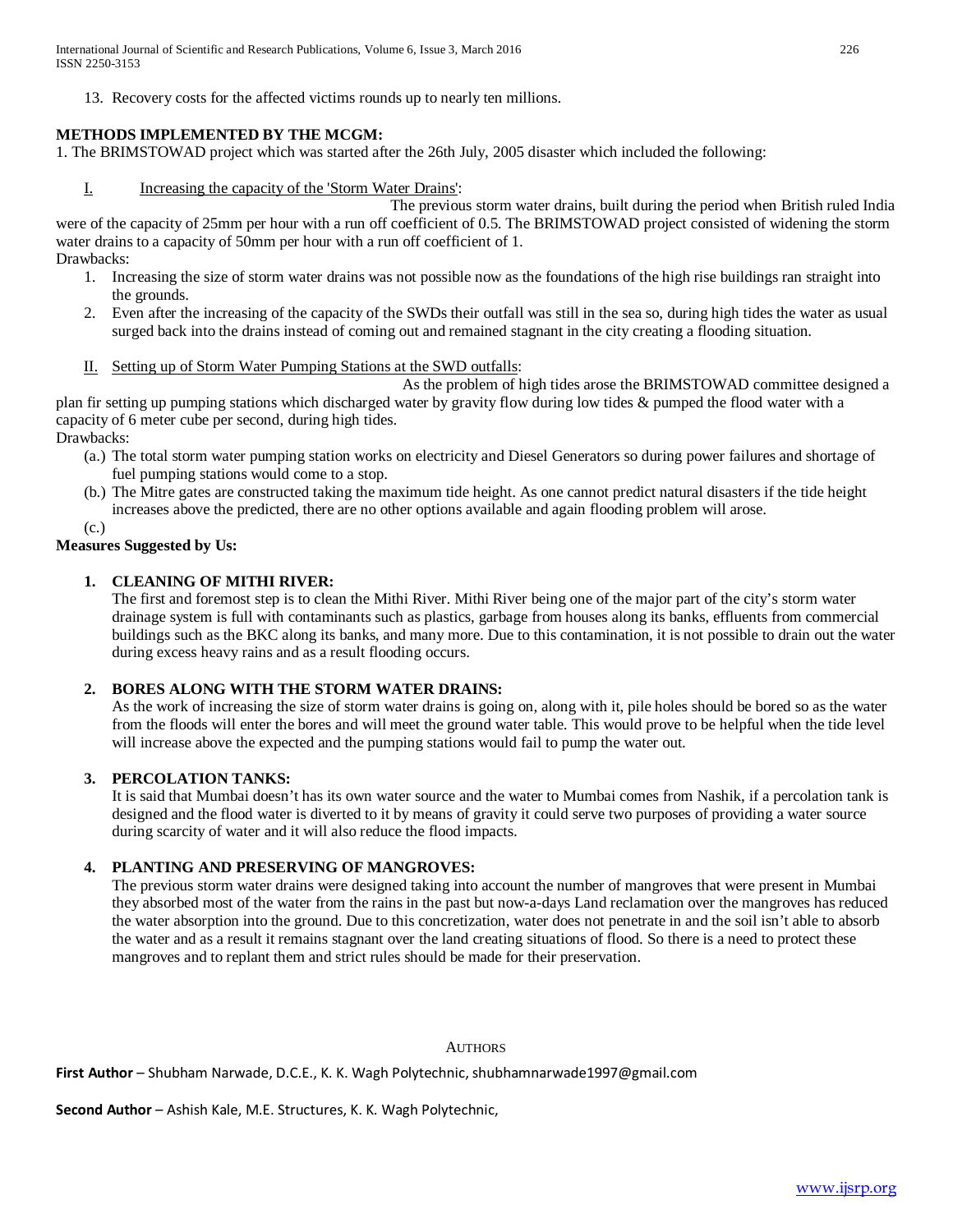**Third Author** – Prakash Kadave, M.E. Structures, K. K. Wagh Polytechnic, ptkadave@kkwagh.edu.in

**Correspondence Author** – Yogesh B. Bhavar, D.C.E, K. K. Wagh Polytechnic, yogeshbhavar4@gmail.com

Correspondence Author - Bhushan Chumble, D.C.E., K. K. Wagh Polytechnic, bhushanchumble@gmail.com

**Correspondence Author** – Ganesh Lohar, D.C.E., K. K. Wagh Polytechnic, ganeshlohar98@gmail.com